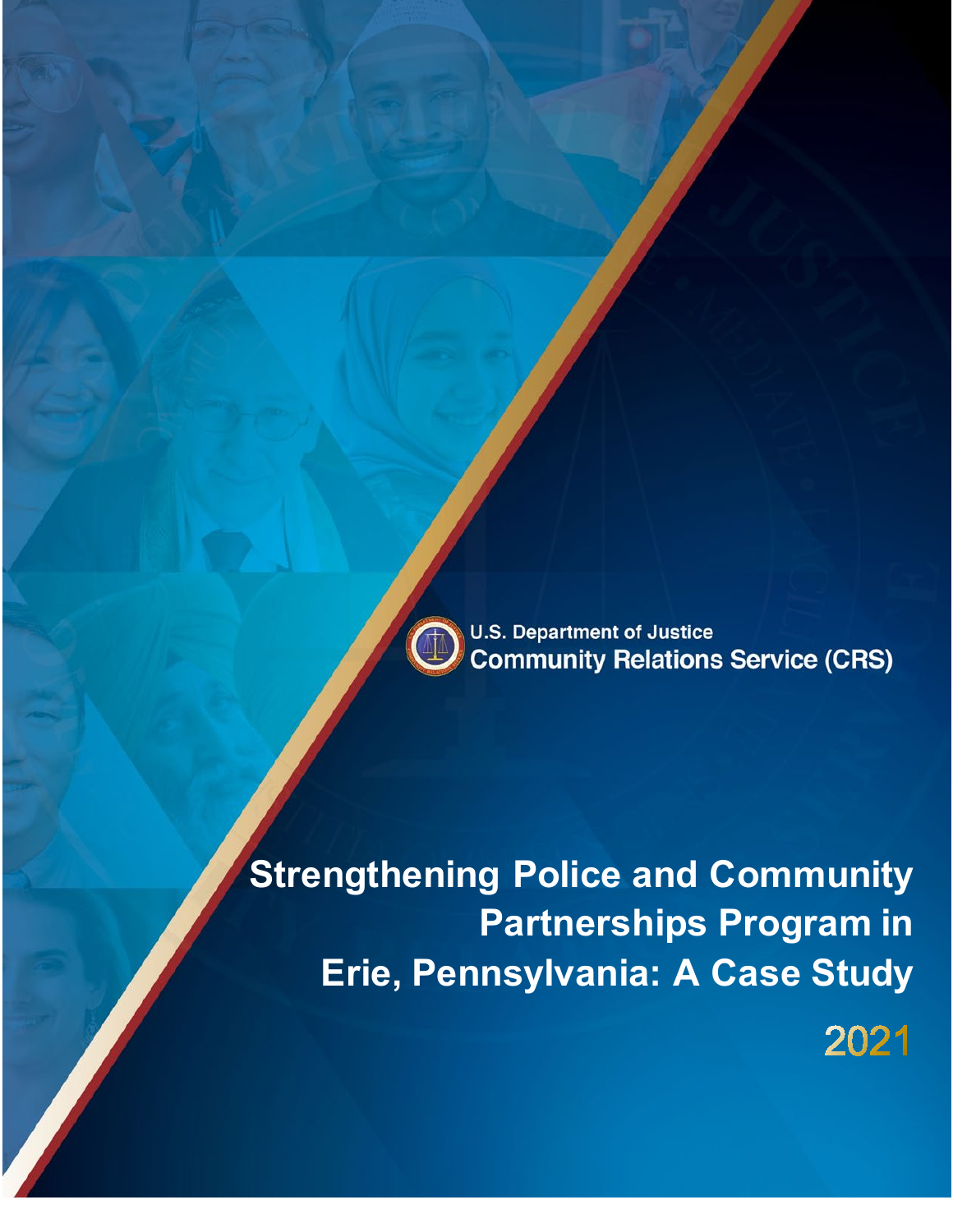# **EXECUTIVE SUMMARY**

## **INTRODUCTION**

In April 2018, the Community Relations Service (CRS) delivered the Strengthening Police and Community Partnerships (SPCP) facilitated dialogue program in Erie, Pennsylvania. Approximately 79 diverse leaders participated in the program, representing local youth, refugees, and representatives of Erie faith groups, law enforcement, social services groups, business and community groups, and civil rights organizations.

Participants identified issues impacting police-community relations and then developed solutions to address each issue. During the program, representatives from each stakeholder group were selected to participate in the Erie SPCP Council, which was tasked with implementing the participants' solutions. The Erie SPCP Council has met once a month since April 2018.

In May 2021, CRS conducted a case study to identify the impacts and outcomes of the Erie SPCP program and Erie SPCP Council on police-community relations. These outcomes and impacts were identified by analyzing data collected from online surveys and during interviews.

#### **FINDINGS**

#### **A. Impacts**

This executive summary highlights the impacts that most closely align to police-community relations, including perceptions of:

- improved trust between community members and police,
- decreased racial tensions in the community,
- improved relationships between community members and police, and
- increased community capacity.

The tables below summarize the survey responses CRS received from participants in the SPCP program, other invited stakeholders, and members of the SPCP Council. As shown in Table 1, these responses indicate that a greater percentage of those respondents rated community trust in the police and police-community partnerships in Erie as good or very good in 2021 than they did in 2018 before CRS conducted the SPCP program. In addition, a lesser percentage of those respondents rated racial tensions in Erie as high or very high than they would have in 2018. Table 2 summarizes the survey responses CRS received from participants relating to their perceptions of improved community capacity to independently prevent and respond to conflicts and implement actions to strengthen police-community relations in the future.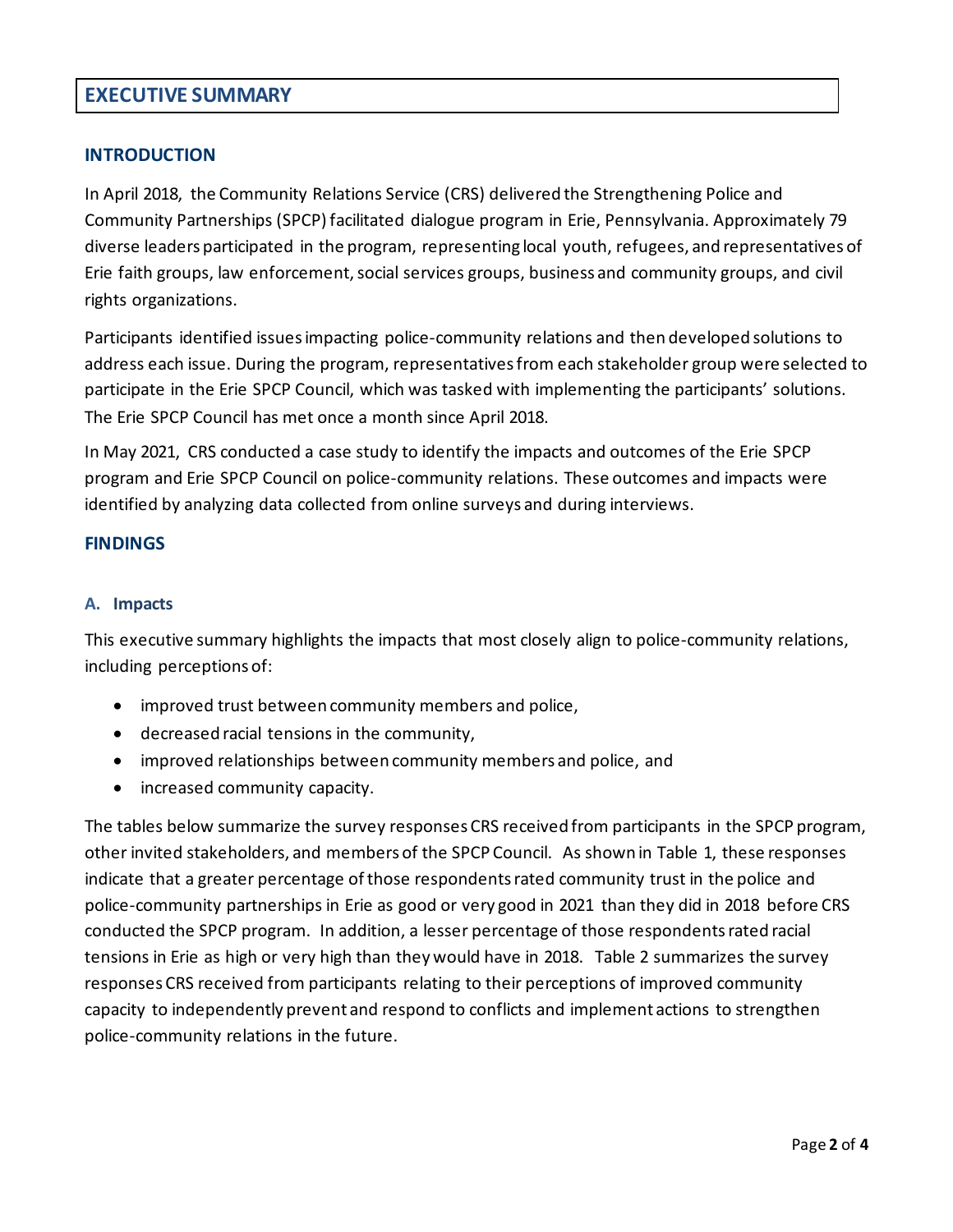## **Table 1: Survey Responses Relating to Perceptions of Racial Tensions, Police-Community Partnerships, and Trust**

|                                                                                                           | 2018  | 2021  |
|-----------------------------------------------------------------------------------------------------------|-------|-------|
| % of Participants Rating Perceptions of Community Trust in Police<br>as Good or Very Good in Erie, PA     | 7.4%  | 29.6% |
| % of Participants Rating Racial Tensions as High or Very High in<br>Erie, PA                              | 62.9% | 46.1% |
| % of Participants Rating Perceptions of Police-Community<br>Partnerships as Good or Very Good in Erie, PA | 6.7%  | 37.9% |

### **Table 2: Survey Responses Relating to Perceptions of Improved Community Capacity**

| % of Participants Who Agreed or Strongly Agreed that City and<br>Police Leadership Have Improved Their Capacity to Prevent and<br><b>Respond to Conflicts</b> | 87.9% |
|---------------------------------------------------------------------------------------------------------------------------------------------------------------|-------|
| % of Participants Who Agreed or Strongly Agreed That SPCP<br>Council Members Improved Their Strategic Planning and<br><b>Implementation Skills</b>            | 90%   |

## **B. Outcomes**

In addition to the impacts outlined above, the case study evaluated the outcomes of the SPCP program and the SPCP Council's implementation between May 2018 and May 2021 of actions focused on improving police-community relations. This section includes a summary of those outcomes.

#### **New Policy and Programs**

- The Erie Police Department implemented new policies, including requiring body worn cameras for every police officer and increasing foot patrols and patrols of hotspots.
- The Erie Police Department Police independently facilitated an SPCP-type program with youth in the community focused on youth and police relations.

## **Education and Community Outreach**

- The Erie Police Department and SPCP Council participated in cultural diversity and sensitivity training and implicit bias training.
- The Erie Police Department and City of Erie formed the New Americans Council and the Asian Pacific Islanders Council to improve communication and trust with these communities.
- The Erie Police Department hosted public forums to educate the community and learn about issues impacting the community.